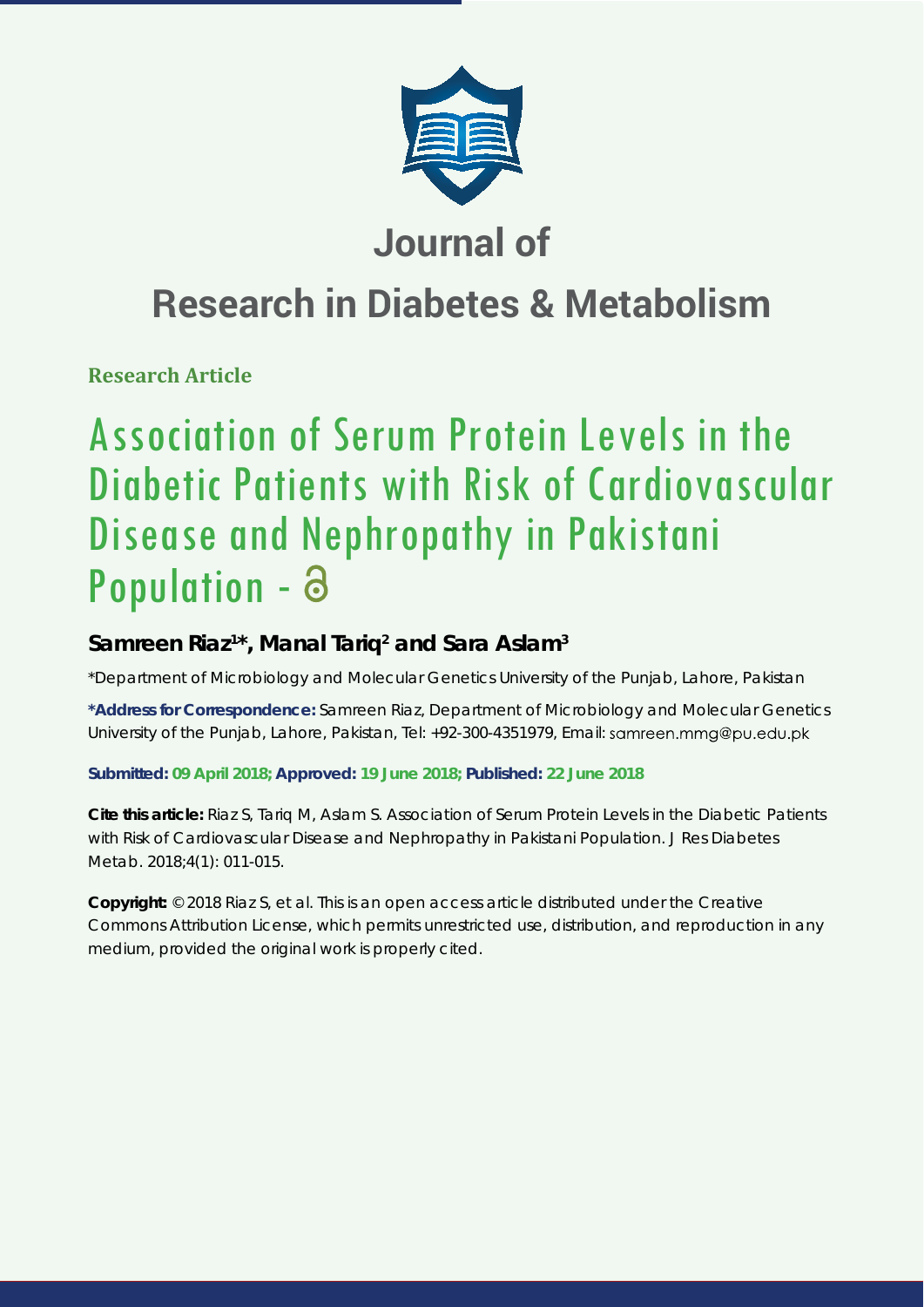# **ABSTRACT**

Albuminuria has been recognized as a marker for prognosis of renal and cardiovascular risk in diabetic patients. Role of microalbuminuria in cardiac disease and nephropathy has not been surveyed in Pakistani population and its foretelling importance in diabetic individuals is undetermined. In this study we examined the relation between microalbuminuria, HbA1c and serum albumin levels in association with diabetes in population of Pakistan based on equal number of male and female subjects with and without prevalent baseline diabetes. We found that increased levels of micro albuminuria are associated with cardiovascular disease, HbA1c with nephropathy and serum albumin with cardiovascular disease, nephropathy and hypertension in the diabetic patient.

**Keywords:** Diabetes; Microalbuminuria; Serum Albumi; Pakistani Population; Lahore; Punjab University.

# **INTRODUCTION**

Hyperglycaemia is a significant characteristic of diabetes, a condition which results from alteration in insulin secretion or its action or defect in both. Hyperglycaemia in this metabolic disorder is related with lasting malfunction of different organs, for example, eyes, blood vessels, heart, nerves, and kidney [1,2].

In 2017, 451 million people were estimated to be affected with diabetes worldwide and the figures are expected to raise to 693 million by 2045. 49.7% people are estimated to be living undiagnosed and approximately, 5 million deaths were caused by diabetes in 2017 [3].

Diabetes is increasing worldwide at an incredibly alarming pace. With the prevalence of 8.3%, 387 million people are currently and by 2035, 592 million people will have diabetes. It is estimated that 316 million people exhibiting glucose intolerance have chances to develop diabetes mellitus type 2 [4].

The diagnostic criteria for diabetes depends on one out of these plasma glucose standard: increased (i) Plasma glucose during fasting (FPG) ( $\geq$ 126 mg / dL), (ii) Haemoglobin A1c (HbA1c)  $\geq$  6.5% (iii) Oral glucose tolerance test (OGTT)  $\geq$  200 mg / dl) (iv) typical symptoms of hyperglycemic crisis with random plasma glucose levels ≥ 200 mg / dl. Complications, like macrovascular diseases (e.g., cardiovascular and cerebrovascular diseases etc.) and microvascular diseases (e.g., nephropathy, neuropathy and retinopathy etc.) are linked with elevated HbA1c levels [5].

A major protein part of blood serum is Human Serum Albumin (HSA) that carries many essential metabolites drugs and its glycation is involved in biological abnormalities. Several studies suggest its glycated form to be a marker for diabetes [6].

Microalbuminuria is the condition resulting from hyperglycation of HSA. More than 30 mg/g is the most common used clinical indication of diabetic nephropathy's elevated risk. In diabetes it is a marker for monitoring treatment and prediction of risk [7]. DN is the major cause of deaths due to renal failure and cardiovascular disease and is characterized by increasing albuminuria (>300 mg / day) and declining renal function. Also, microalbuminuria has been the most acknowledged way for the evaluation of early renal injury in diabetes [8]. This study demonstrates the significant relationship between increased levels of micro albuminuria and serum albumin with type 2 diabetes.

### **MATERIALS AND METHOD**

#### **Patient Selection**

A 100 confirmed type 2 diabetic patients were selected and 100 control individuals. Detailed disease histories, blood pressure, fasting sugar level of all patients were recorded with their consent.

Inclusion criteria for patient's includes female and male both subjects, have diabetic symptoms, have micro albuminuria (30- 300 mg / 24h) and blood pressure  $\leq$  130 / 80. Exclusion criteria include subjects with alcoholic abuse, with infectious diseases, with psychiatric disorder and pregnant women.

#### **Sample collection**

Urine and blood samples were collected in morning. A 2-3c.c blood was drawn from median cubital vein of the patient and stored in sterile EDTA vials for separation of plasma and in vials without having anticoagulant for separation of serum separately at -20°C. Also, 24hrs urine from the patients and controls were measured and concentrated with freeze drying method (lyophilisation) stored at -20°C and then analysed. Sampling was done during the period of October 2014 to December 2014.

#### **Estimation of physical parameters**

Age, weight and height of 200 subjects (100 controls and 100 diabetic) were recorded and BMI was determined using formula

BMI = Weight in kg / (Height in meters)<sup>2</sup>

#### **Estimation of biochemical parameters**

Different biochemical parameters were assessed for all selected diabetic and control samples as below.

**Estimation of total proteins:** Total serum protein was estimated by Bradford assay kit (ab102535) and Biuret protein assay using standard protocol. Total protein content was estimated for all 200 samples

**Estimation of blood glucose:** Glucose Assay Kit (ab65333) was used to quantitatively determine glucose in serum of both control and diabetic samples.

**Determination of urine creatinine:** Urine creatinine was estimated by the Creatinine Assay Kit (ab65340) from urine samples.

**SDS-PAGE:** Proteins were separated using SDS PAGE analysis. It is a procedure used for separation of proteins by electrophoresis, a method to separate proteins with discontinuous polyacrylamide gel and sodium dodecyl sulphate (SDS). The samples of all 200 individuals, 100 of diabetic patients and 100 of control were analysed by SDS-PAGE [9].

#### **Statistical analysis**

Two tail T-test, mean and ANOVA was applied using excel sheet and IBM-SPSS.

### **RESULTS AND DISCUSSION**

In this study, the samples were initially analysed for the physical parameters: age, weight, height and BMI of all individuals. Two study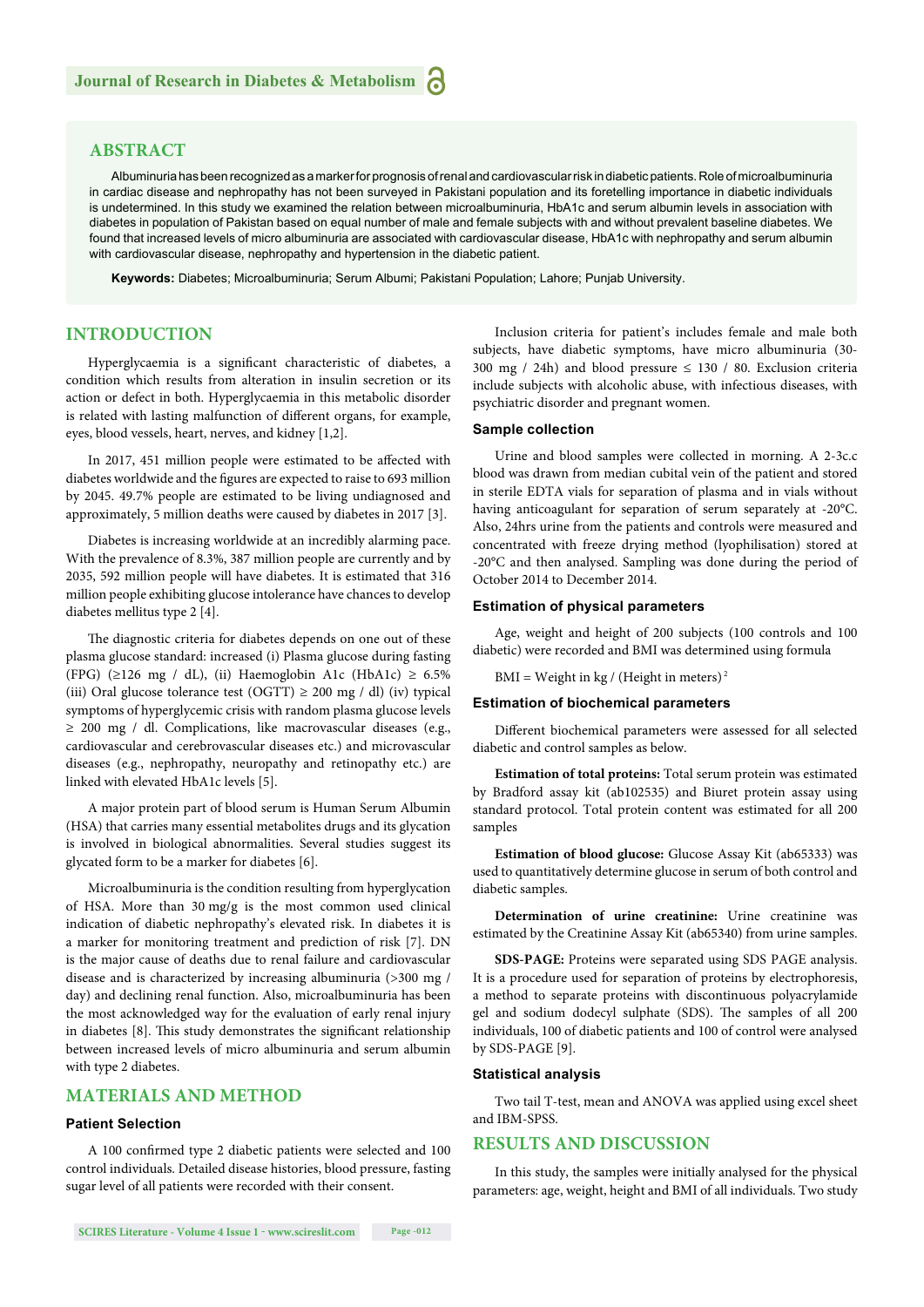# **Journal of Research in Diabetes & Metabolism**

groups were formed, normal control individuals were enlisted in Group 1, diabetic females and diabetic males in Group 2. Biochemical parameters like total protein estimation, creatinine, serum albumin, MAU, HbA1c levels were estimated for selected individuals.

The average BMI of diabetic subjects (31.92 lbft<sup>-1</sup>  $\pm$  6.15) was greater than control (22.81 lbft<sup>-1</sup>  $\pm$  5.10) and shows positive significant  $(p < 0.05)$  (table 1) when statistical rules were applied, which means that higher the BMI higher the chances of having diabetes and complications. These results are in accordance with Bays et al., 2007 that worldwide presence of hypertension and diabetes mellitus exist in all age groups but it is more likely to occur in individuals with higher BMI [10]. Previously, increased BMI increases the risk of developing diabetes type 2 [11]. The average Blood Glucose levels of control is  $94.52 \pm 19.45$  while for diabetic subjects is  $196.49 \pm 80.65$ which shows statistically significant correlation showing an elevated blood glucose levels of diabetic patients as compared with control individuals(*p < 0.001*) (Table 1).

The average HbA1c levels of control subjects is  $5.24 \% \pm 0.89$ while of diabetic subjects is 8.39 %  $\pm$  1.31 which shows statistically significant correlation ( $p < 0.05$ ) indicating HbA1c is directly related to diabetes (table 1). As concluded in the previous paper that it is a key marker of the glycaemic control. Levels HbA1c are also associated with complication in diabetes [12]. As shown in another paper HbA1c is the standard test to determine the linkage between cardiovascular risk, nephropathy and glycaemic control [13]. In our study, HbA1c levels also show association with BMI (*p < 0.008*), *age (p < 0.002)* and nephropathy  $(p < 0.001)$  of diabetic individuals  $>(Table 3)$ .

Microalbuminuria levels had been associated with age, duration of diabetes and cardiovascular diseases. Increase age and duration of disease are positive factor for diabetes. In type 2 diabetes its prevalence is 37% [14]. In our study, microalbuminuria average levels for diabetic individuals is 33.52 mg /  $dL \pm 9.05$  while for control subjects is 26.84 mg / dL  $\pm$  4.86 which shows statistically significant correlation ( $p$  < 0.05) (table 1). Also, there is significant association of age, duration of disease, blood glucose level and cardiovascular disease *(p =<*  0.001) of diabetic individuals and their microalbuminuria level. This association has been reported in the previous studies discussed above (Table 2).

Average levels of serum albumin for diabetic individuals was lower 2.16  $\pm$  0.95 than control subjects is 4.036  $\pm$  1.89 which shows statistically significant correlation  $(p < 0.05)$  (table 1). It is shown in previous studies that risk of cardiovascular disease and diabetes increases with the lower levels of serum albumin [15]. In another paper, levels of serum albumin has been associated with nephropathy. The microalbuminuria (30 - 300 g / 24 hours) test is clinically used to diagnose kidney disease in diabetic individuals [16]. In our study, serum albumin level is associated with all the anthropometric factors  $(p = < 0.001)$  (Table 4).

Average levels of creatinine for diabetic individuals  $(0.86 \pm 0.12)$ mg / dL) is less than control subjects  $(1.06 \pm 0.36 \text{ mg }$  / dL) which shows statistically significant correlation ( $p < 0.05$ ) (table 1). Renal damage increases with increasing age of diabetic individuals [17]. Lower serum creatinine increased the risk of type 2 diabetes [18,19]. Low serum creatinine predicts the occurrence of diabetes in overly obese patients, anthropometric measures, age independent, and hypertension, family history of diabetes, gender, current smoking and history of disease running in family [20].

**Table 1:** Showing association of anthropometric traits with patients and control using statistical test (two tail T-test). The \*values show that they are significant

| <b>Parameters</b>              | <b>PATIENTS</b><br>$(n=100)$ | <b>CONTROLS</b><br>$(n=100)$ | P-value     |  |
|--------------------------------|------------------------------|------------------------------|-------------|--|
| Age                            | 52.89±10.40                  | 49.25±11.89                  | 0.0222      |  |
| Weight(lb)                     | 139.79±29.62                 | 57.09±10.56                  | $< 0.0001*$ |  |
| Height(ft.)                    | 66.1±7.31                    | 158.92± 9.41                 | $< 0.0001*$ |  |
| $BM(Ibft-1)$                   | 31.92±6.16                   | 22.82±5.10                   | $< 0.0001*$ |  |
| Duration of disease(years)     | $7.16 + 5.51$                |                              |             |  |
| <b>Blood glucose</b><br>(mg/d) | 196.49±80.66                 | 94.52±19.45                  | $< 0.0001*$ |  |
| Microalbumin(mg/dl)            | 33.52±9.05                   | 26.85±4.87                   | $< 0.0001*$ |  |
| HbA1C%                         | $8.39 + 1.31$                | $5.24 \pm 0.89$              | $< 0.0001*$ |  |
| Total serum proteins(g/dl)     | $9.53 + 1.28$                | $6.78 + 1.82$                | $< 0.0001*$ |  |
| Albumin Serum (mg/dl)          | $2.17 \pm 0.95$              | $4.04 \pm 1.89$              | $< 0.0001*$ |  |
| Creatinine(mg/dL)              | $0.86 \pm 0.12$              | $1.06 \pm 0.36$              | $< 0.0001*$ |  |
| <b>Systolic BP</b>             | $145 + 15$                   | $110+15$                     | $< 0.0001*$ |  |
| Diastolic BP                   | 90±10                        | 76±8                         | $< 0.0001*$ |  |
|                                |                              |                              |             |  |

**Table 2:** Showing association of anthropometric traits with microalbuminuria, HbA1C and Serum protein levels using statistical test (ANOVA). The \*values show that they are significant.

| <b>Parameters</b>    | P-value of<br>microalbuminuria | P-value of<br>HbA1C | P-value of<br>Serum protein |
|----------------------|--------------------------------|---------------------|-----------------------------|
| Age                  | $0.001*$                       | $0.002*$            | $< 0.001*$                  |
| Weight               | $0.006*$                       | 0.012               | $< 0.001*$                  |
| High                 | $< 0.001*$                     | 0.250               | $< 0.001*$                  |
| BMI                  | 0.203                          | $0.008*$            | $< 0.001*$                  |
| <b>Duration</b>      | $< 0.001*$                     | 0.023               | $< 0.001*$                  |
| <b>Blood Glucose</b> | $< 0.001*$                     | 0.088               | $0.066*$                    |
| <b>Creatinine</b>    | $< 0.001*$                     | $< 0.001*$          | $< 0.001*$                  |
| Nephropathy          | 0.019                          | $< 0.001*$          | $< 0.001*$                  |
| Cardiovascular       | $< 0.001*$                     | 0.161               | $< 0.001*$                  |
| <b>Obesity</b>       | 0.019                          | 0.017               | $< 0.001*$                  |
| Hypertension         | 0.017                          | 0.292               | $< 0.001*$                  |

The average levels of systolic blood pressure in diabetic patients is  $145 \pm 15$  while in control individuals is  $110 \pm 15$  and average levels of diastolic pressure in diabetic patients is 90 ± 10while for control subjects is  $76 \pm 8$  (table 1). As shown in the previous research Diabetes and hypertension are closely related to each other i.e. if one occurs the risk of occurrence of other increases. This is possibly due to a common pathway or genetic process [21]. Detection and management of hypertension can effectively prevent deleterious events in diabetic patients and one of the best way in primary care for maintaining blood pressure levels is pharmacotherapy [22].

Microgram quantities of protein were quantified using Bradford method. Bovine Serum Albumin was used to make standard curve and concentration of protein in each sample was calculated. Biuret assay was also used for calculation of protein concentrations in each sample. The total proteins for controls were  $52.6 \pm 1.97$  g / dl, while for diabetic female patients were  $94.6 \pm 1.98$  and for diabetic male patients were 97.63  $\pm$  1.99 g / dl. Increased protein concentrations were observed in samples of patients as compared with control.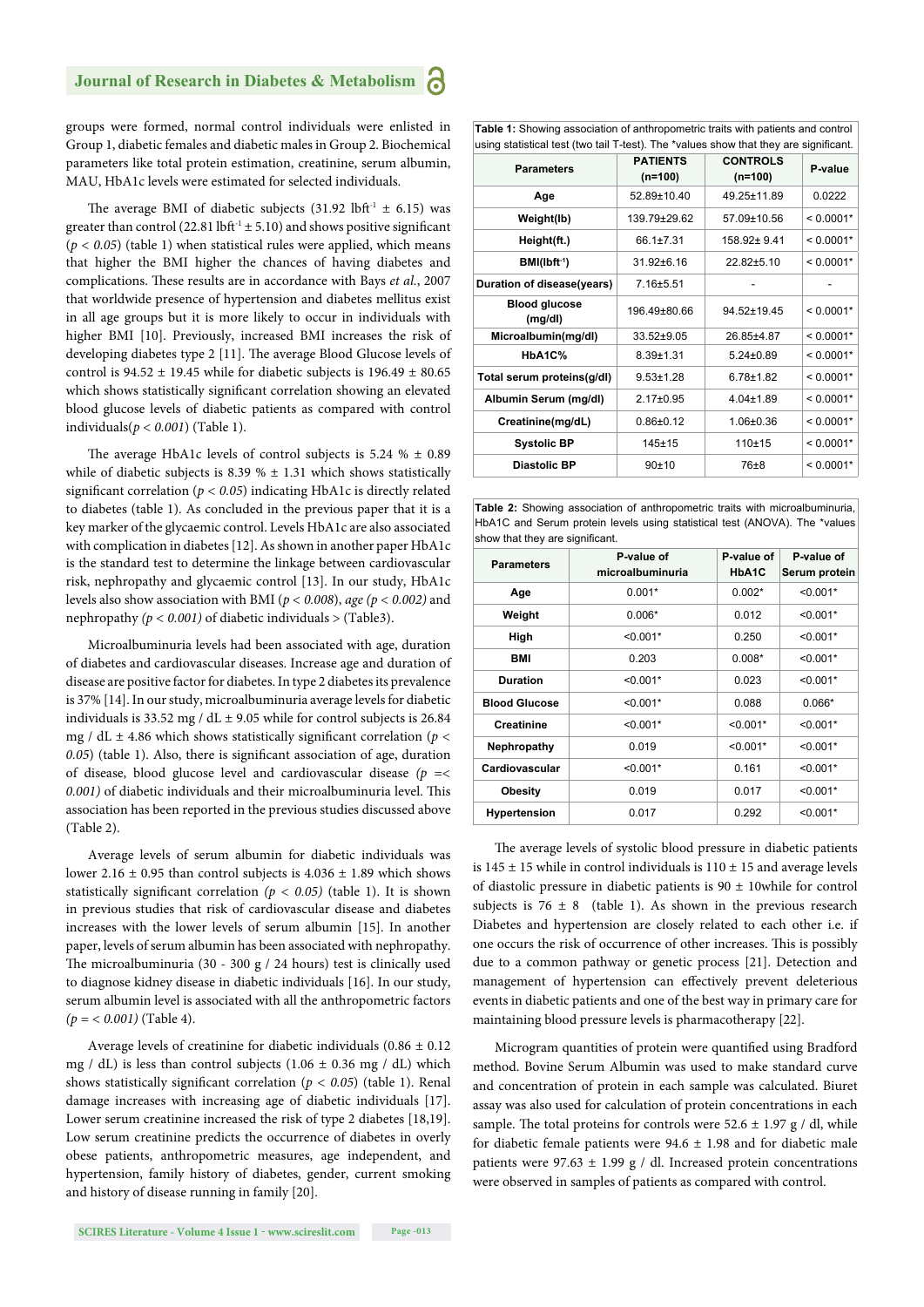### **SDS-PAGE Analysis**

SDS-PAGE analysis of serum and urine samples of patients and control showed significant albumin presence in diabetic subjects as compared to control. It is the most abundant protein in serum and urine of patients.

SDS Page analysis of serum albumin levels is shown in figure 1a. (Vertical lines labelled 1-4 indicate samples of diabetic patients, while 5 indicates sample of control)

In figure 1a, Line 1 shows the high concentration of albumin protein in sample while Lines 2, 3 and 4 shows relatively less protein concentrations. Protein ladder is used as a standard for comparison of molecular weights of samples. Molecular weight of albumin is 66 KD.

Figure 1b shows SDS page analysis of urine albumin levels. (Lines 1, 2 shows the urine sample of control while urine sample of patients is shown in lines 3-9)

Line 3 in figure 1b, indicate very high concentration of albumin protein. Lines 4-9 indicate relatively less amounts of protein. Protein marker as a standard is used.

#### **CONCLUSION**

It is proved by the experiments that serum albumin levels, microalbuminuria, cardiovascular disease and diabetic nephropathy are closely related in diabetic subjects of Punjab University premises. Diabetic patients have elevated levels of urine albumin.

This is novel original research work done in Pakistan and never been published anywhere.

#### **DECLARATION**

#### **Ethics approval and consent to participate**

Ethical approval for the study was given by the Ethics Committee of School of Biological Sciences, in March 2014.Sampling was performed from September to December 2014. The study was assigned the reference number as SBS/191/14, dated: 31.03.2014.

#### **Competing interests**

**Conflict of Interest:** The author(s)declare(s) that there is no conflict of interest regarding the publication of this article.



**Figure 1:** (a). 12% SDS Page analysis of serum albumin levels in diabetic and control samples. (Lines 1,5=High molecular weight protein ladder, Line 5 shows control sample while Lines 1-4 shows samples of diabetic patients).

(b). 12 % SDS Page analysis of urine albumin levels in diabetic and control samples (Lines 1-9 shows high molecular weight protein ladder, Lines 1and 2 shows samples of control, while lines 3-9 shows samples of diabetic patients).

Funding Resource: This Research work is funded by University of the Punjab Lahore.

### **AUTHORS' CONTRIBUTIONS**

Manal Tariq is a research student of M.Sc. who performed this research and wrote this paper.

Sara Aslam is co-author of this work who helped in data analysis.

Dr. Samreen Riaz is the supervisor and co-author of this work who designed the project, provided funds and facilities to the student for lab work.

### **ACKNOWLEDGEMENTS**

We are very grateful to Dr. Nausair A Malik In charge Diabetic Clinic Health Centre University of the Punjab, Lahore and Prof. Dr. Saadia Shahzad Alam Head of Pharmacology Department FPGMI Shaikh Zayed Hospital, Lahore for their valuable suggestions and support in this research work. This project is funded by University of the Punjab, Lahore.

#### **REFERENCES**

- **1.** Ruggenenti P, Fassi A, Ilieva AP, Bruno S, Iliev IP, Brusegan V, et al. Preventing microalbuminuria in type 2 diabetes. New England Journal of Medicine. 2004; 351: 1941-1951. https://goo.gl/qfPNGv
- 2. Rabbani N, Alam SS, Riaz S, Larkin JR, Akhtar MW, Shafi T, et al. High-dose thiamine therapy for patients with type 2 diabetes and microalbuminuria: a randomised, double-blind placebo-controlled pilot study. Diabetologia. 2009; 52: 208-212. https://goo.gl/qKs45e
- 3. Cho NH, Shaw JE, Karuranga S, Huang Y, da Rocha Fernandes JD, Ohlrogge AW, et al. IDF Diabetes Atlas: Global estimates of diabetes prevalence for 2017 and projections for 2045. Diabetes research and clinical practice. 2018; 138: 271-281. https://goo.gl/kT22Di
- 4. Zhou B, Bentham J, Di Cesare M, Bixby H, Danaei G, Cowan MJ, et al. Worldwide trends in blood pressure from 1975 to 2015: a pooled analysis of 1479 population-based measurement studies with 19· 1 million participants. The Lancet. 2017; 389: 37-55. https://goo.gl/TqGv mK
- 5. Cheng MH, Hsieh CL, Wang CY, Tsai CC, Kuo CC. Complementary therapy of traditional Chinese medicine for blood sugar control in a patient with type 1 diabetes. Complementary therapies in medicine. 2017; 30: 10-13. https://goo. gl/KBuKYn
- 6. Awang T, Wiriyatanakorn N, Saparpakorn P, Japrung D, Pongprayoon P. Understanding the effects of two bound glucose in Sudlow site I on structure and function of human serum albumin: theoretical studies. J Biomol Struct Dyn. 2017; 35: 781-790. https://goo.gl/bfYFdn
- 7. Stehouwer CD, Gall MA, Twisk JW, Knudsen E, Emeis JJ, Parving HH. Increased urinary albumin excretion, endothelial dysfunction, and chronic low-grade inflammation in type 2 diabetes: progressive, interrelated, and independently associated with risk of death. Diabetes. 2002; 51: 1157-1165. https://goo.gl/zXSKoa
- 8. Wood GC, Chu X, Argyropoulos G, Benotti P, Rolston D, Mirshahi T, et al. A multi-component classifier for nonalcoholic fatty liver disease (NAFLD) based on genomic, proteomic, and phenomic data domains. Scientific Reports. 2017; 7: 43238. https://goo.gl/16at9N
- 9. Nowakowski AB, Wobig WJ, Petering DH. Native SDS-PAGE: high resolution electrophoretic separation of proteins with retention of native properties including bound metal ions. Metallomics. 2014; 6: 1068-1078. https://goo.gl/ MbTbRb
- 10. Bays HE, Chapman RH, Grandy S; SHIELD Investigators' Group. The relationship of body mass index to diabetes mellitus, hypertension and dyslipidaemia: comparison of data from two national surveys. Int J Clin Pract. 2007 ; 61: 737-747. https://goo.gl/A1EQgX